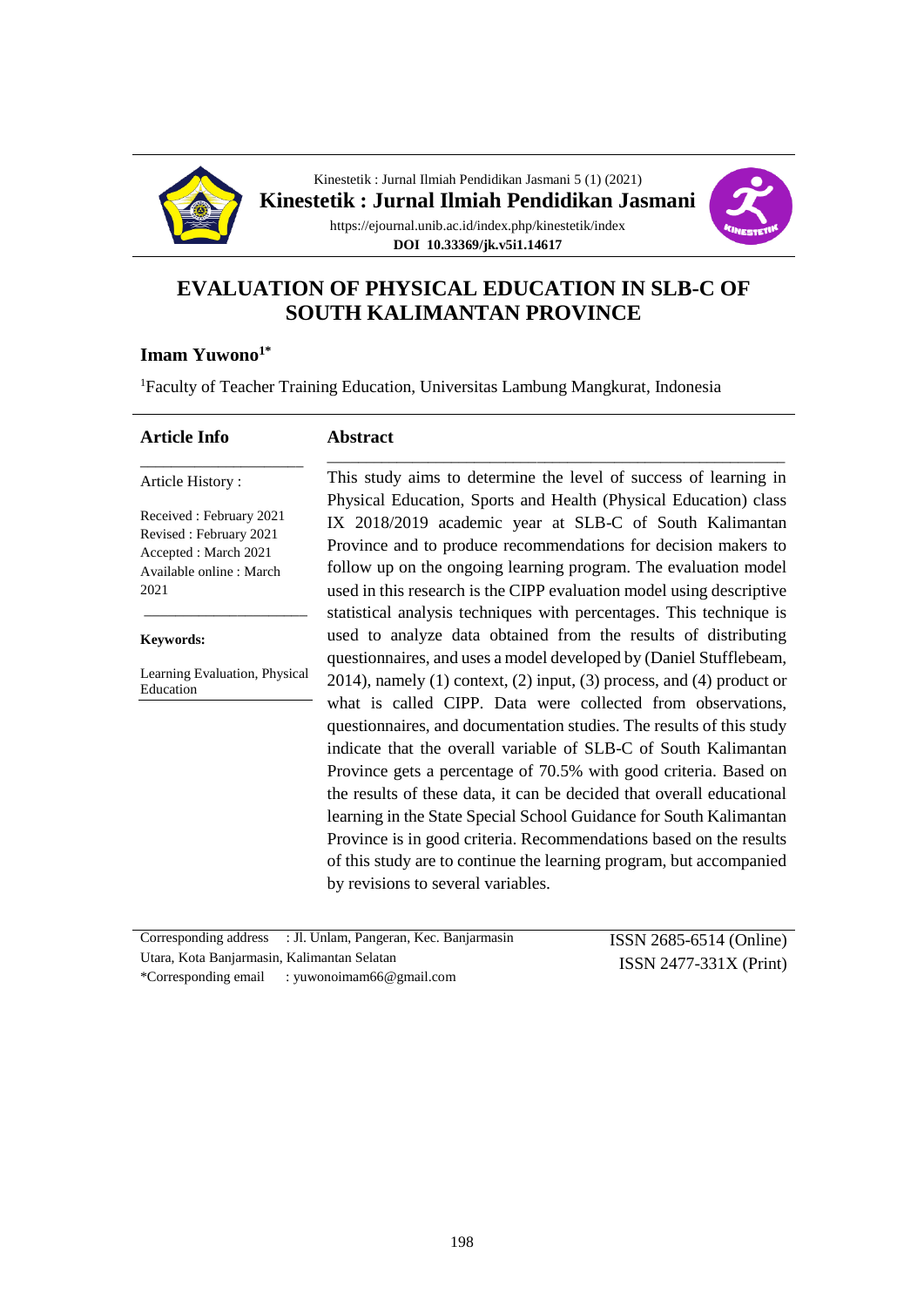#### **INTRODUCTION**

Learning health and recreational physical education is a process of interaction between students and the environment through physical activity (Widiyatmoko, F. A., & Hudah, 2017) the physical education learning process in schools is directed to empower all the potential that students have, namely affective, cognitive, and psychomotor (Webiantoro, E., Wiradihardja, S., & Nuraini, 2020) In addition to these objectives, quality must be realized in learning, including creativity, independence, cooperation, solidarity, leadership, empathy, tolerance and life skills of students in order to shape character and improve civilization and national dignity. It can be concluded that physical education learning in schools is not only a subject that develops knowledge competencies, thinking skills, psychomotor skills but also in the form of attitudes, characters.

The development must be adjusted to the characteristics, material, needs, and environment. There are several factors that can make students become qualified individuals. Not only external factors such as learning facilities, teacher competence, and social conditions but also internal factors such

as motivation and intellectual abilities. A professional teacher has a good impact on the learning process. (Werdayanti, 2008)

The teacher's role in managing the classroom well is needed to achieve this. Knowledge of learning orientation must be adjusted to the child's development, content and material affairs in delivery must be adjusted so that it is interesting and enjoyable.(Saputra, 2015) In addition, the basic concepts of physical education and effective learning models must be understood by teachers.

However, in its implementation, it is based on field notes made by researchers that Physical Education teachers, especially in the SLB-C area of South Kalimantan Province, still do not fully understand and have difficulties in implementing the implementation of Physical Education learning. Physical education teachers generally still equate perceptions between Physical Education and Sports, even though the concepts of physical education and sports are very different. Besides that, the subject of Physical Education seems to be only a complement so that it doesn't get much attention. (Munthe, 2015)

With this problem, researchers will evaluate the seventh grade learning 2018/2019 academic year in the subject of Physical Education in all SLB-C of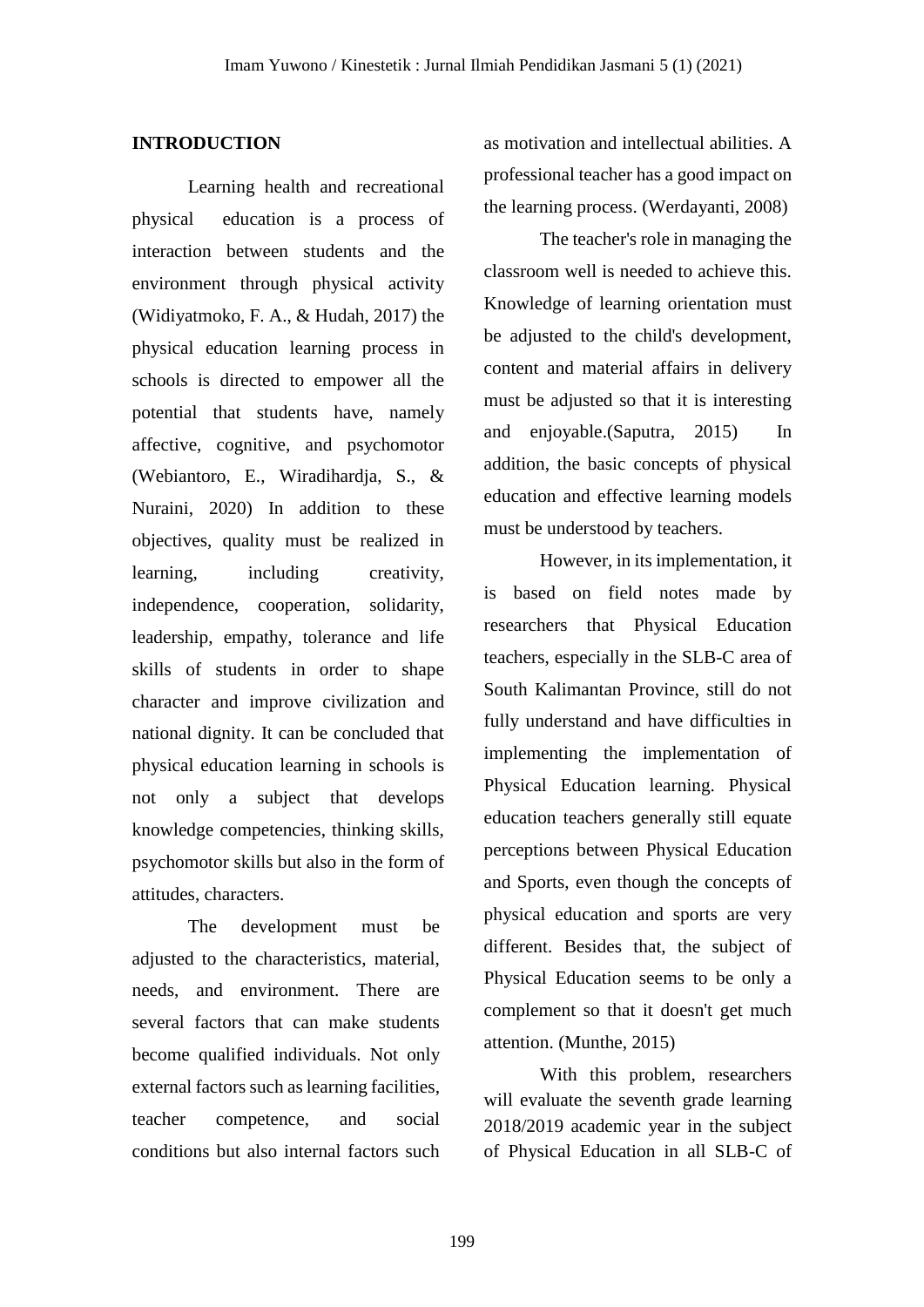South Kalimantan Province using the CIPP model approach (context, input, process, product).

## **METHODS**

The research methods used in evaluation can be grouped into quantitative methods, qualitative methods, and mixed methods (Wirawan, 2012). In this evaluation study using a mixed method of qualitative and quantitative. There are several reasons why you should use mixed research methods, including theoretical considerations and practical considerations (Wirawan, 2012). Theoretical considerations are related to the data needed to achieve the evaluation objectives while practical considerations relate to time, effort and cost. In addition, using mixed methods will produce more relevant results. Because the qualitative method allows the evaluator to examine the object of evaluation in depth and in detail, but only in terms of the number of respondents. On the other hand, the advantage of using quantitative methods is that it can capture large amounts of data and can be presented in numerical form so that it is easy to analyze. While the research design refers to the research model using the CIPP research model (context, input, process, product). (Daniel Stufflebeam, 2014)

# **Participants**

The sample in this study were 4 physical education teachers and school principals in SLB-C South Kalimantan.

## **Sampling Procedures**

The sample is part of the number and characteristics possessed by these characteristics. (Arikunto, 2010). The sampling process with purposive sampling is a sampling technique with certain considerations, so in this study all physical education teachers became a sample of 4 people to be sampled.

## **Materials and Apparatus**

The data collection technique used a questionnaire, the questionnaire was carried out on the consideration of the respondent who had time to answer the questions asked and had the freedom to give answers. In filling in order to make it easier for respondents to answer, a closed questionnaire is used and respondents are asked to choose one of several prepared answers.

## **Procedures**

The procedure in this research, the researcher gives a question that has been made and validated to the physical education teacher, besides that, also by using documentation, namely the availability of learning facilities in schools. This is done in order to explore information that cannot be obtained through documents or observations of the object of research. The form of questions carried out in this study are questions that are carried out in the interests of collecting data to answer research.

## **Design or Data Analysis**

The data analysis techniques used in the evaluation of this program are quantitative and qualitative data analysis techniques. These differences depend on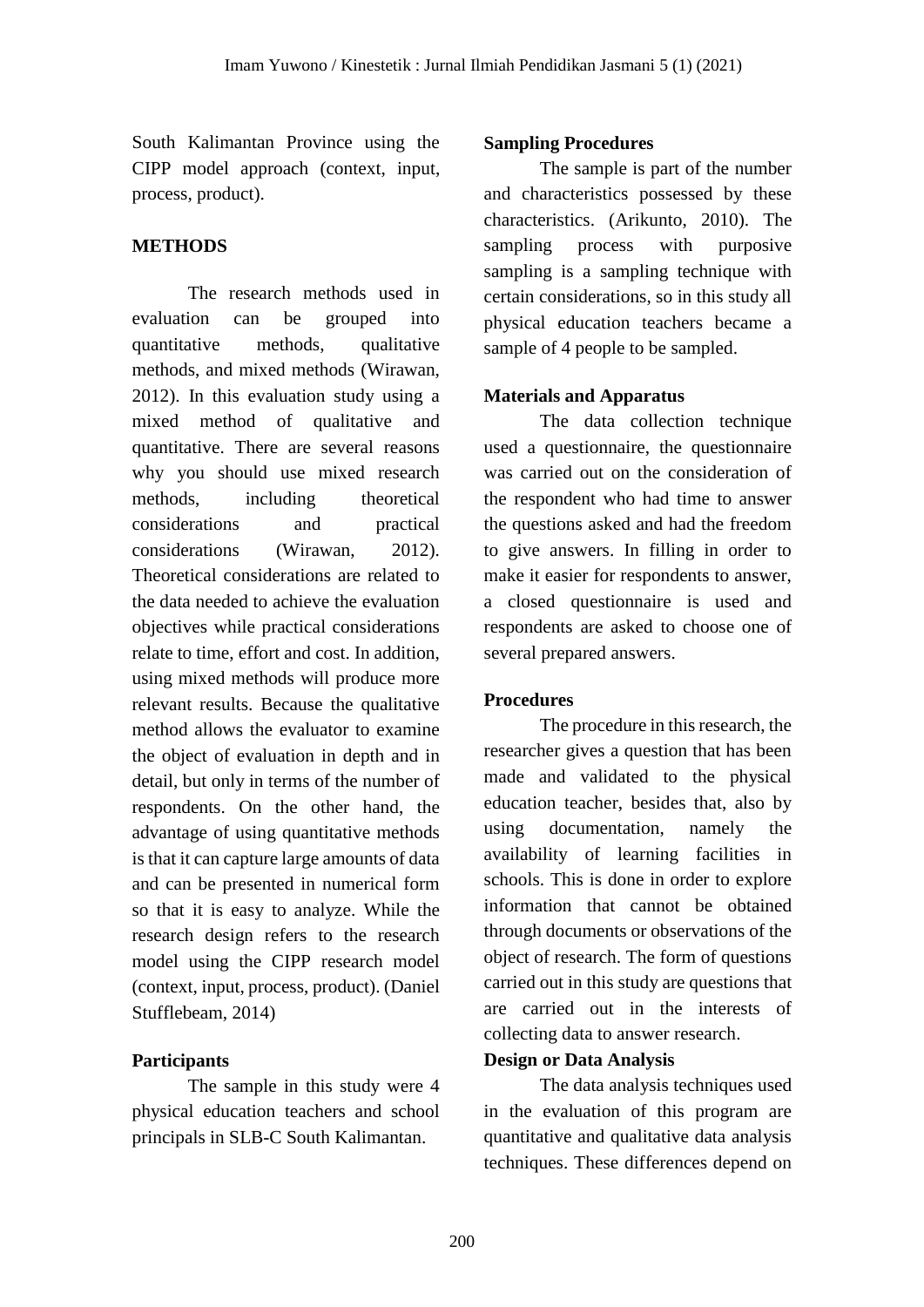the amount and nature of the data collected. If the data obtained is descriptive in nature that cannot be converted into numbers, then the analysis uses qualitative analysis. This qualitative data analysis is inductive in nature, meaning that an analysis of the data obtained will later be developed into a hypothesis.

The components in data analysis, in analyzing qualitative data, must be carried out in several stages, namely data reduction, data display and data conclusion.

## **RESULT**

The results of this study are the context variable gets a percentage of 65% which means good, the input variable gets a percentage of 72% which means good, the process variable gets a percentage of 70% which means good and the product variable gets a percentage of 75% which means also good. then can be seen in the following diagram:



**Fig 1.** Results of Overall Analysis of CIPP Variable Physical Education Learning Program

#### **DISCUSSION**

Context Variables, evaluatively the results of the context variable for the whole SLB-C of South Kalimantan Province obtained a percentage of 65% with criteria.

This shows that it has understood the needs in teaching such as learning tools. In addition, teachers also understand the objectives of learning in physical education, sports, and health (physical education).

Input Variables. Evaluatively, the results of the overall input variable of the State Special School Guidance Program of South Kalimantan Province obtained a percentage of 72% with good criteria,

Teacher input and student input play a very important role in the achievement of learning objectives. With teachers who are in accordance with the competence of their fields, the learning process will be carried out well or at least if not all have been achieved, errors can be minimized and corrected (Hsb, 2018).

For students who have a background with a good intellectual level, it will make it easier for students to learn motion, because in physical education aspects of motor skills are very necessary.

Process Variables, In a good learning the role of the process is important. In a process there are 3 stages that must always exist, namely planning, implementing and evaluating in teaching. Evaluatively, the results of the process variables of the whole SLB-C of the Guidance School of South Kalimantan Province obtained a percentage of 70% with good criteria.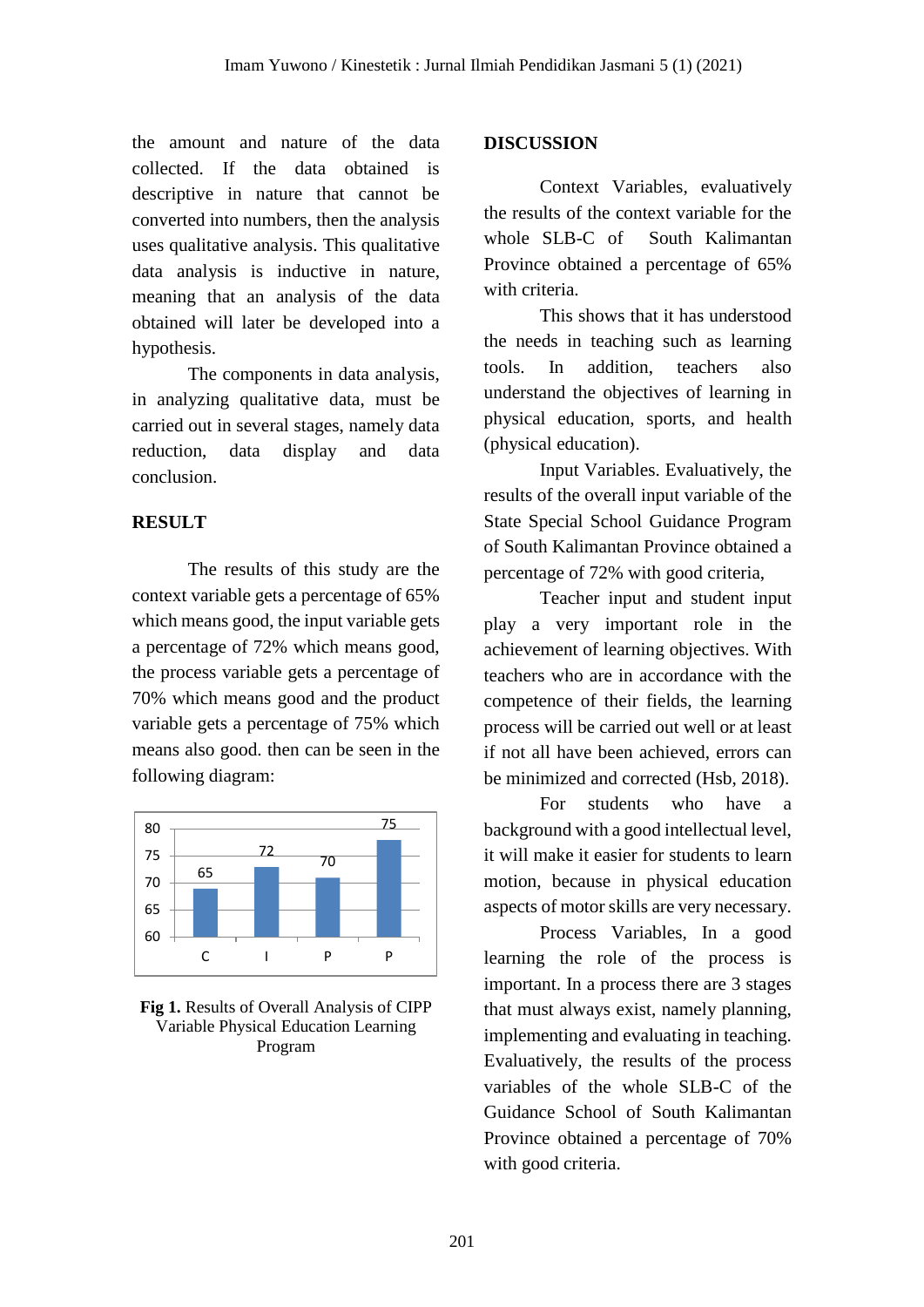At the implementation stage, even so student involvement, the development of attitude values is important because this will shape the character of these students. Meanwhile, the evaluation stage plays a role in measuring the suitability of the initial objectives with the results achieved in a lesson. This can also be used to make innovations or developments related to strategies, models, styles, or even modification of tools for better learning.

Product Variables, Evaluatively, the results of the product variables for the State Special School Guidance Program of South Kalimantan Province obtained a percentage of 75% with good criteria. Evaluation in education must be carried out for achievement in a program. (Hanafy, 2014), the role of a parent in student success is very important, (Umar, 2015) besides that, the quality of teachers is also a major factor in the success of student learning outcomes (Wulandari, 2012).

# **CONCLUSION**

In the context of the evaluation of physical education learning for the even semester of the 2018/2019 academic year at the State Special School Guidance for South Kalimantan Province which is related to the needs and learning objectives, the percentage of achievement is 65% with good criteria. In the input related to human resources, facilities and infrastructure, the percentage of achievement was 72% with good criteria. In the process related to planning, implementing, and evaluating learning,

the percentage of achievement was 70% with good criteria. In products related to student learning outcomes (affective, psychomotor, cognitive, psychomotor), the percentage of achievement is 75% with good criteria.

It can be concluded that the evaluation of the class IX physical education learning program for the even semester of the 2015/2016 academic year at SLB-C of South Kalimantan Province as a whole has a good. In physical education, an evaluation is needed to determine the achievement of educational outcomes. (Betwan, 2019) (Widiatmoko, F. A., & Hudah, 2017) Moreover, there is learning for children with special needs (SLB) (Yuniartik, H., Hidayah, T., & Nasuka, 2017).

# **ACKNOWLEDGEMENT**

Thanks to the physical education teachers of the SLB-C South Kalimantan and the Dean of the FKIP ULM who have supported the writing of this article.

# **REFERENCES**

- Arikunto, S. (2010). Metode peneltian. Rineka Cipta.
- Betwan, B. (2019). Pentingnya Evaluasi Afektif Pada Pembelajaran Pai Di Sekolah. Al-Fikri. Jurnal Studi Dan Penelitian Pendidikan Islam, 2(1), 45– 60.
- Daniel Stufflebeam. (2014). Evaluation, Theory, Models And Application. Jossey Bass.
- Hanafy, M. S. (2014). Konsep Belajar Dan Pembelajaran. Lentera Pendidikan : Jurnal Ilmu Tarbiyah Dan Keguruan. Https://Doi.Org/10.24252/Lp.2014v17n